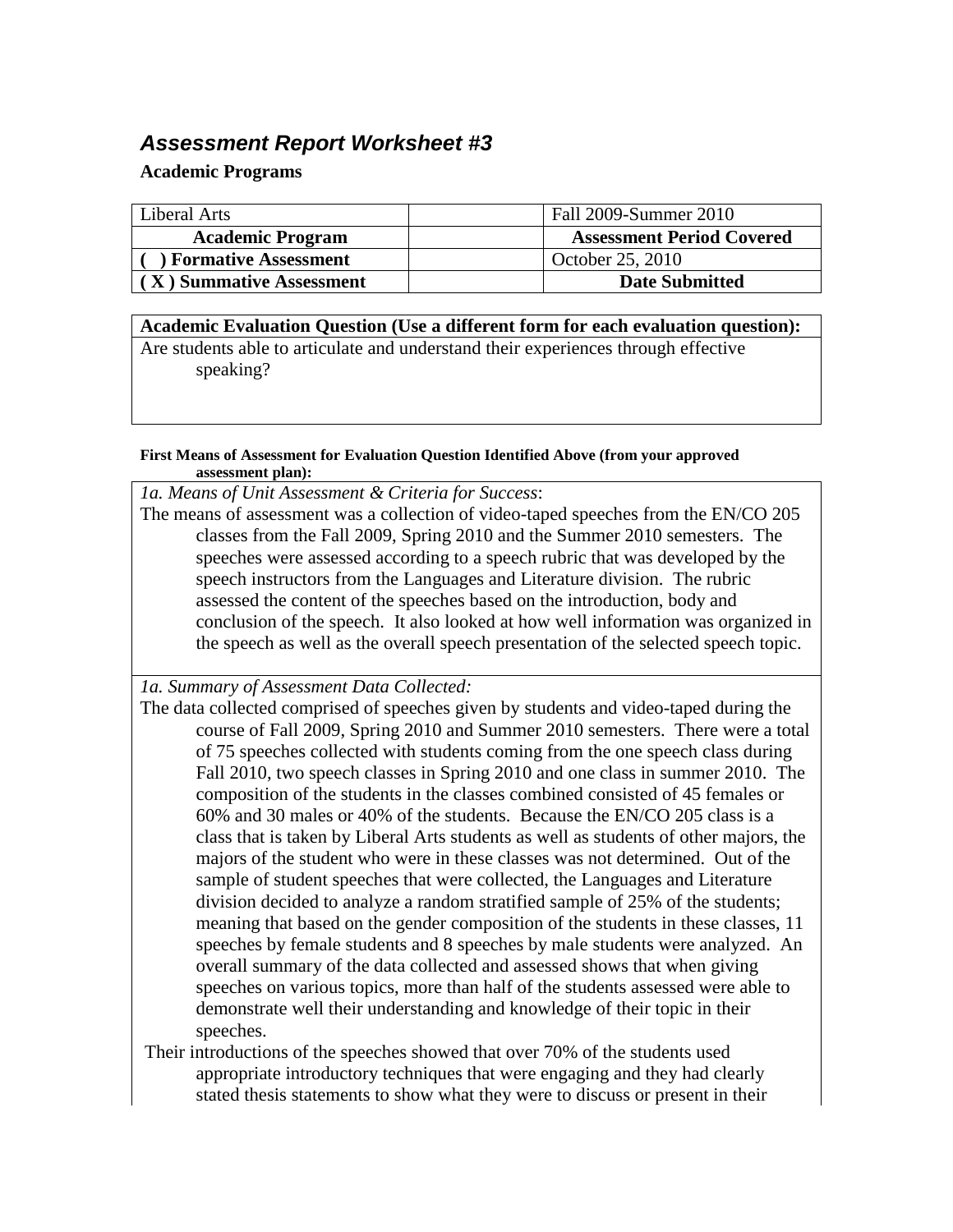speeches. In the body of the speeches, all of the student speeches assessed showed the subjects' ability in providing sufficient points to support their topic with relevant supporting details. More than 35% of the male students were scored as having average content in the body of the speech while over 65% showed high content relevance. For the females, about 46% showed average relevance of content in the body of their speech while over 50% showed high relevance in the content. When concluding the speeches, only 25% of the males were scored as being in the low category while 75% of the male speeches showed an appropriate conclusion with a summary of the topic and an appropriate final comment or impression to end the speech. When it came to concluding the speeches with an appropriate summary, almost all of the females performed in the mid-range to the high range with only one student or 9% doing poorly. On average, over 70% of the female speeches demonstrated good conclusions for the topic.

- In terms of how well the students were able to show their understanding of their topics, the organization of the speech content was also assessed. Over 70% or 14 out of 19 students demonstrated above average and high use of transitions to connect their ideas; over 85% of the male speeches showed good connection between ideas with minimum overlapping while the female speeches showed over 70%. All of the students' speeches showed the use of a pattern of organization that was appropriate to the speech topic.
- Lastly in terms of how well the students articulated and demonstrated their ideas in the actual giving of the speech, more than 75% of both males and females gave speeches in a moderate or loud voice. The males were split in their ability to show confidence in their speech presentation while the number of females who showed high confidence matched those who did not show much confidence (36% high; 36% low), 28% gave an average showing of confidence in their speeches. Eye contact and other non-verbal behaviors were looked at during the speeches. Most of the students were moderate in giving eye contact during their speeches (38% males; 55% females) while the males demonstrated a greater ability to control their fidgeting and to give timely gestures during their speech than the females (45% females; 50% males).
- The data shows that in assessing program outcome #1 and #2, we were able to meet the projected goal of 60% of students taking the speech classes being able to articulate and understand their experiences through speech.

## *1a: Use of Results to Improve the Program:*

Based on the assessment of student speeches, it shows that overall, both male and female students who had taken the speech classes during this year were able to articulate well their experiences and were able to demonstrate their understanding of their experiences through speech. The course provides opportunities for the students to demonstrate their abilities to articulate their knowledge and understanding of different ideas, concepts and topics. Through these speeches, we are able to see that the EN/CO 205 class or the Speech Communication class is rather an essential class that should be offered every semester to help aid students in gaining this skill. The Languages and Literature division will aim to offer multiple sections of